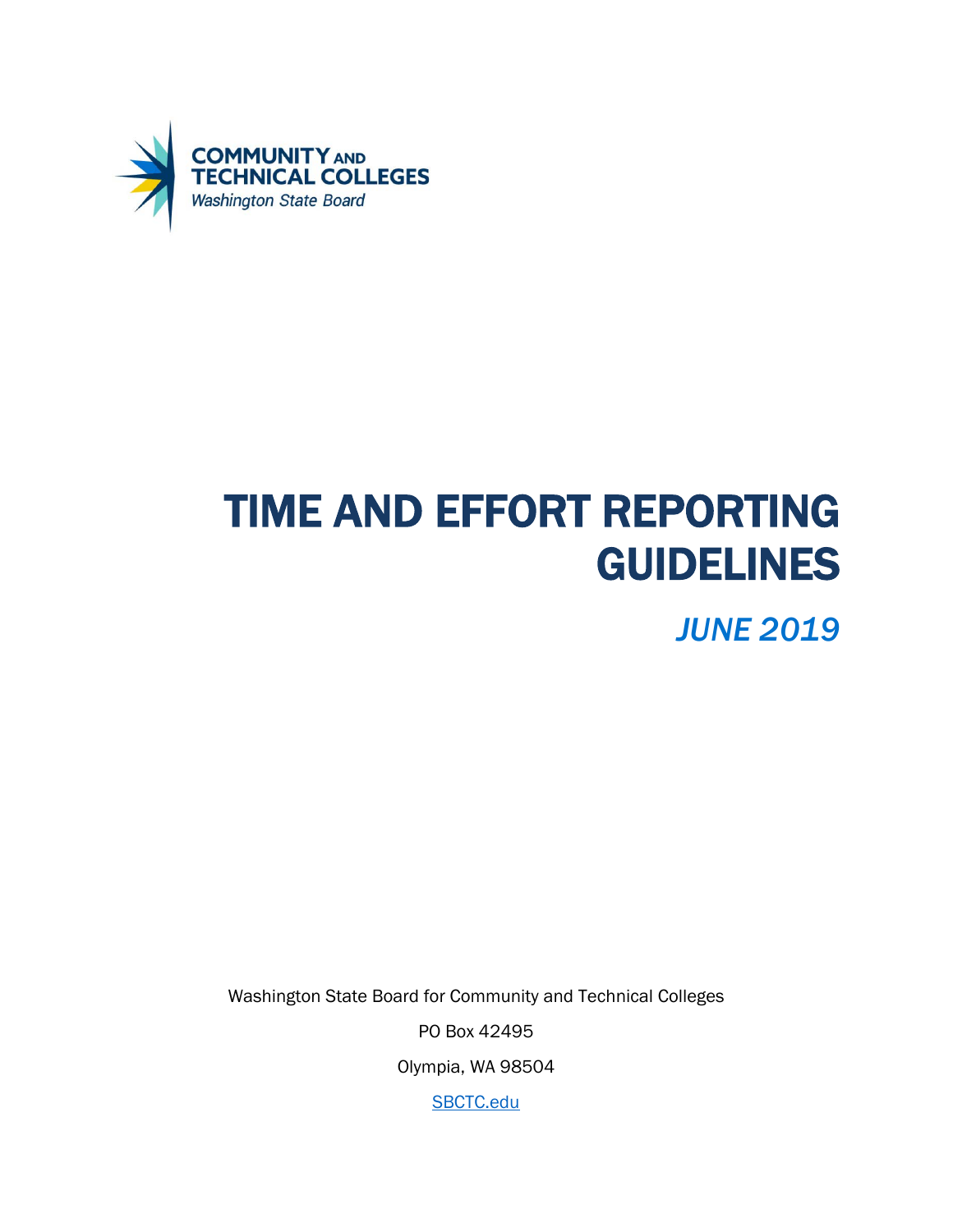## <span id="page-1-0"></span>**Table of Contents**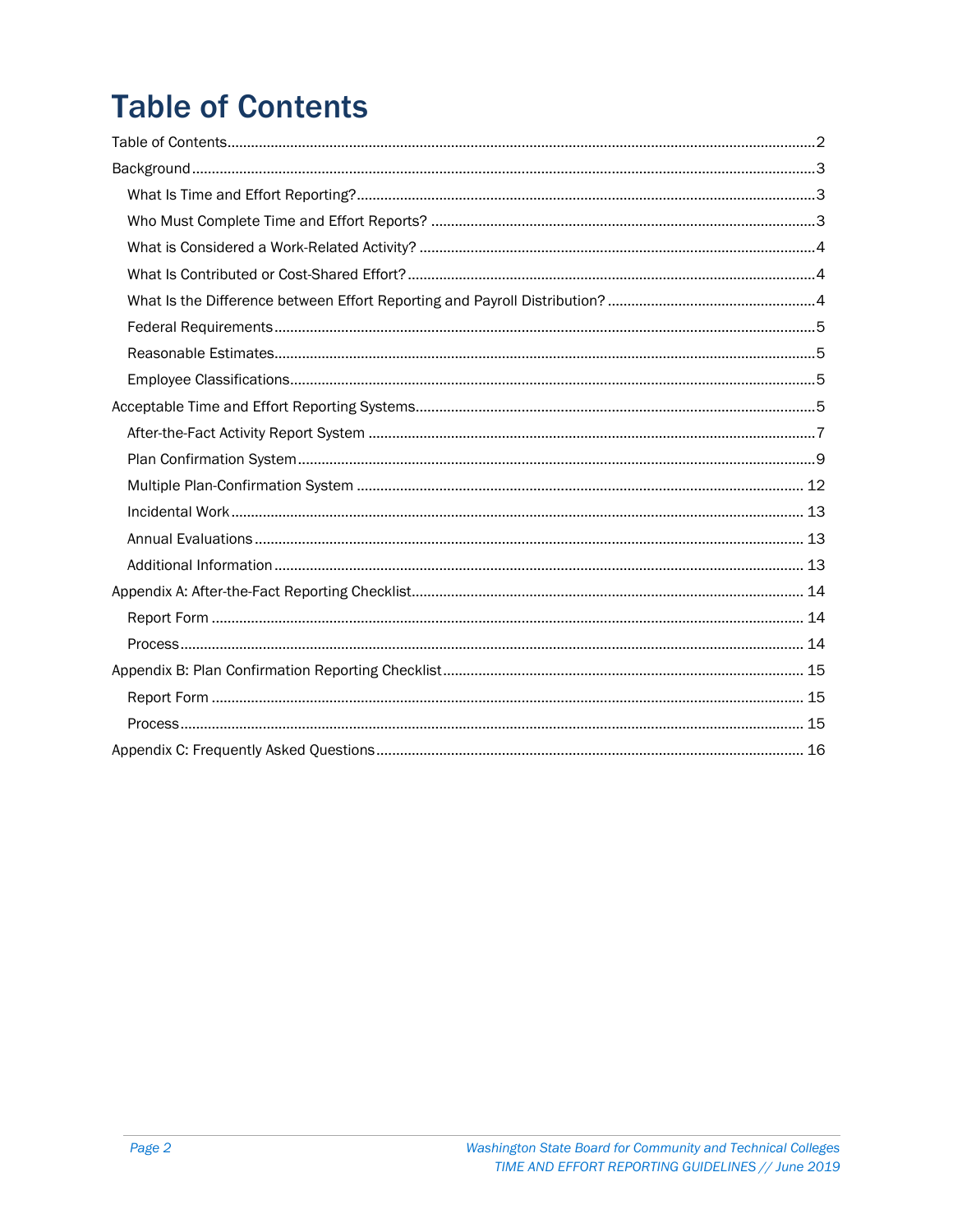## <span id="page-2-0"></span>**Background**

This guide provides an overview of time and effort reporting as required of educational institutions that receive federally funded grants or SBCTC grants that require time and effort reporting. It includes the minimum requirements for maintaining time and effort reports and reasons why it is necessary.

## <span id="page-2-1"></span>What Is Time and Effort Reporting?

Time and effort reports are after-the-fact records that reflect how faculty and staff spent the time for which they were compensated by the educational institution. Others terms used to identify time and effort reports include personnel activity reports (PAR) and effort certifications (EC). These terms often are used interchangeably but are not necessarily synonymous.

The purpose of federally mandated time and effort reporting is to provide documentation to substantiate payroll charges. For example, if 25% of an individual's time was charged to a federal grant, time and effort reports must substantiate that the individual spent at least 25% of their time working on activities to support that federal grant.

Time and effort reports must be a single, certified document that reflect 100% of an employee's time worked in a given period.

Proper time and effort reporting includes accounting for salary, wages and benefits and certifying actual time charges for:

- 1. Each federal grant program.
- 2. Cost-sharing, matching funds, or leveraged funds required for federal grants.
- 3. All other activity not funded by a grant (grant and non-grant time) for which the individual staff are compensated.

## <span id="page-2-2"></span>Who Must Complete Time and Effort Reports?

The federal government requires time and effort reports for all faculty or staff who are compensated, in whole or in part, by a federal grant, or whose efforts are used to satisfy a required or voluntary match or leveraged funds for federal grants.

- Example 1: An adjunct instructor teaches a basic skills class two days a week at a community college funded by the federal Basic Education for Adults (BEDA) Master grant. The individual does not perform any other duties for the college. *This individual must maintain a time and effort report because this individual's salary is funded by a federal grant.*
- Example 2: A full-time professional-technical instructor teaches welding classes at a community college funded by state funds. The individual receives one-third release-time to coordinate and conduct a non-traditional event funded by the federal Perkins Non-Traditional Employment and Training grant. *This individual must maintain a time and effort report because this individual's salary is funded in part by a federal grant.*
- **Example 3:** An individual agrees to teach an 'Intro to Computer Skills' class for the state-funded Jobs Skills Program as well as an advanced computer science class for students planning to transfer to a four-year university. *This individual does not have to maintain a time and effort report because the salary is not funded at all by a federal grant.*
- **Example 4:** The Basic Education for Adults (BEDA) director of small community college is responsible for teaching a basic skills class for BEDA students (budgeted to the instructional line of the federal BEDA Master grant) as well as maintaining the budgets for the BEDA program (budgeted to the administration line of the federal BEDA Master grant). The remainder of the BEDA director's time is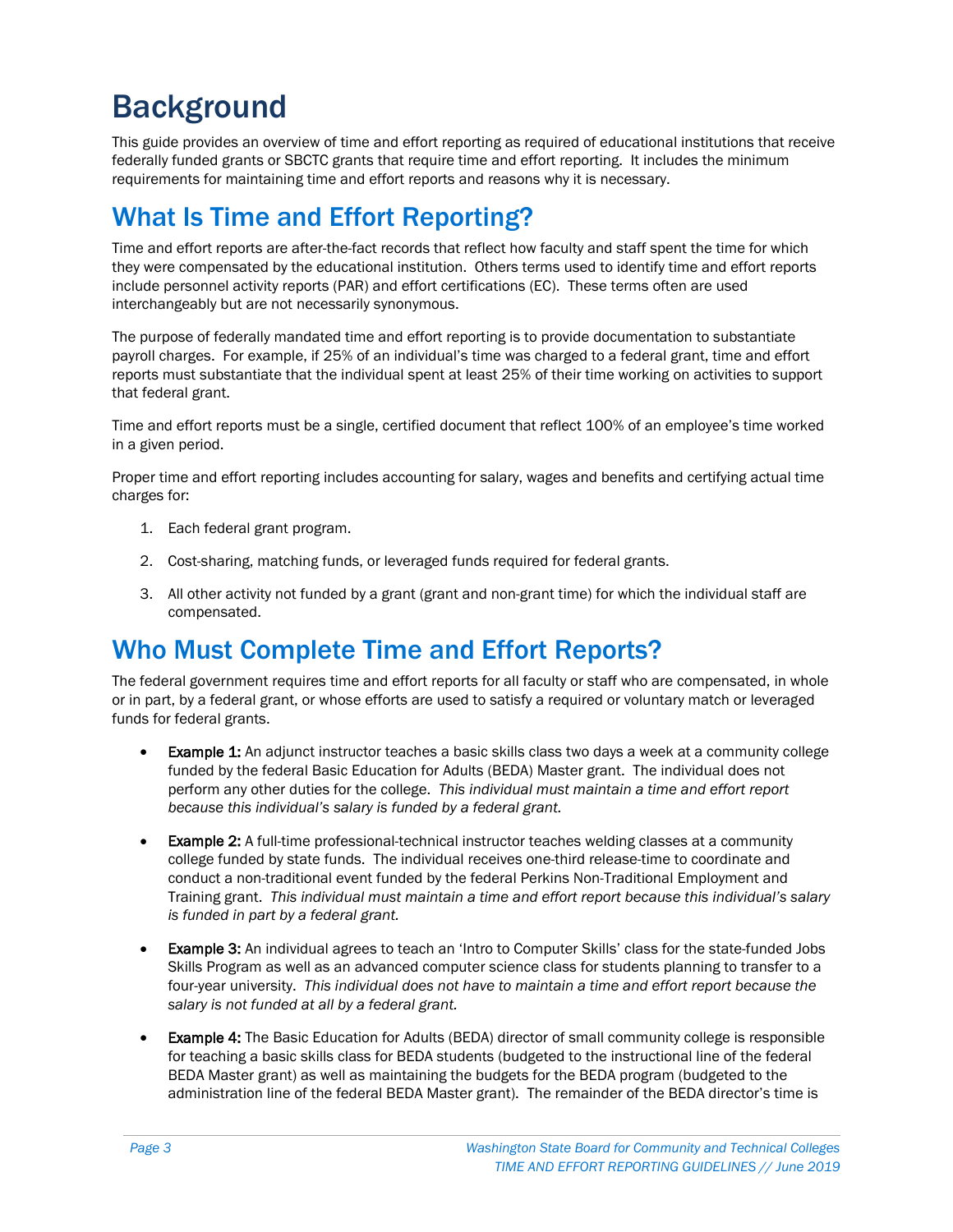charged to state funding used as match for the federal ABE Master grant. *This individual must maintain a time and effort report because the individual is funded in part by a federal grant. The time and effort report must separate the time charged to the BEDA Master grant from the time charged to the state funding used as match. However, the time and effort report does not have to split the time applied to the BEDA Master grant between the two budget categories (instructional and administration).* 

**Example 5:** A college Worker Retraining (WRT) specialist serves WRT students. Approximately half of those students are co-enrolled in WRT and Basic Food, Employment and Training (BFET). The specialist's position if funded 100% from state WRT funds. However, 50% of the funds are used as leveraged funds for BFET. *This individual must maintain a time and effort report because the individual is partially funded by funds used as leveraged funds for a federal grant. The individual must have two lines on their time and effort report: one line for WRT/BFET leveraged funds (which must identify the original funding source of "WRT" and identify that it is being used as leveraged funds for BFET) and a separate line for the WRT funding that isn't used as leveraged funds for BFET.*

## <span id="page-3-0"></span>What is Considered a Work-Related Activity?

Activities an employee is *obligated* to provide, whether paid or unpaid, are always considered work-related activity for effort reporting purposes. Activities an employee is **not obligated** to provide and for which they are not paid, are not considered work-related activity for effort reporting purposes and should not be reported on the PAR.

- Example 1: A full-time basic education for adults (BEDA) faculty is assigned to teach three fivecredit classes and is compensated based upon a full teaching load. However, the agreement with the institution requires the faculty to regularly attend the BEDA professional development trainings without additional compensation. Attending the required trainings is considered workrelated activity and should be included on the PAR.
- **Example 2:** A full-time career services director is paid as an exempt staff member. Two evenings a week the director voluntarily helps in the writing center assisting professional-technical students write resumes. Even though this activity is related to the director's full-time duties, but since they are not obligated to provide these services, it would not be included on the PAR.

## <span id="page-3-1"></span>What Is Contributed or Cost-Shared Effort?

Cost sharing represents that portion of the total project costs of a grant agreement that are not borne by the federal government. The educational institution or other non-federal third party pays these costs. Cost-sharing is frequently referred to as matching.

The grantor may require cost sharing (matching), or the institution may volunteer. Regardless, any commitment of effort or matching referenced in the project proposal or the award document must be honored, reported and captured in the time and effort reporting system.

## <span id="page-3-2"></span>What Is the Difference between Effort Reporting and Payroll Distribution?

Payroll distributions and effort reports are not the same. Payroll distributions are the distribution of an individual's salary and benefits in the accounting records, while effort reports (PARs) describe the allocation of an individual's actual time and effort for specific projects, whether or not reimbursed by the grantor. Payroll distributions to each grant or cost objective are done initially based on budget estimates and then adjusted to agree with effort reports for the final payroll distribution.

• Accounting tracks the detailed payroll accounting transactions to accounts created for individual grant agreements and other institutional activities.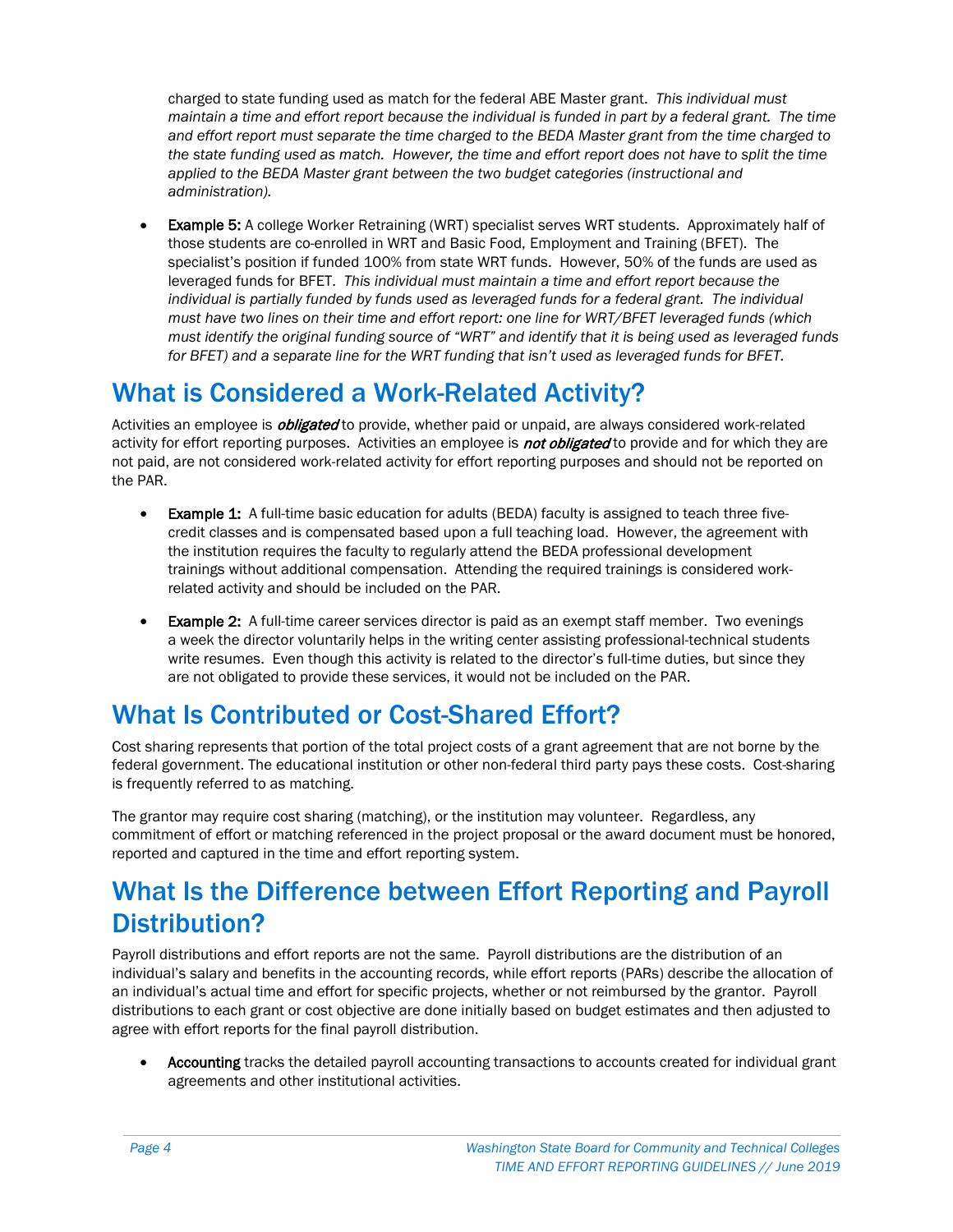• Certifying is attesting that salaries, wages and benefits charged to the grants (including required match portions) and to other institutional activities (including voluntary match) is *reasonable* in relation to the time and effort actually performed. Time and effort reports must be signed by someone with first-hand knowledge of the work performed.

## <span id="page-4-0"></span>Federal Requirements

2 CFR 200 "Uniform Administrative Requirements, Cost Principles, and Audit Requirements for Federal Awards is the federal government's cost principles for colleges and universities. It defines what costs are allowable and allocable to Federal grants and other assistance programs. Salary, wage and benefit charges to grant awards are allowable only if they are supported and documented by an acceptable time and effort report.

2 CFR 200.430-431, sets the criteria for acceptable methods of charging salary, wages and benefits to federal grants. It requires a payroll distribution system that allocates salary, wages and benefits to the appropriate project accounts based upon reliable personnel activity reports. It also requires the institution to develop procedures to confirm how an individual's time should be charged to each grant award.

## <span id="page-4-1"></span>Reasonable Estimates

2 CFR 200.430(8)(i)(viii) states: "…Budget estimates (i.e., estimates determined before the services are performed) alone do not qualify as support for charges to Federal awards, but may be used for interim accounting purposes, provided that…."

2 CFR200.430(8)(i)(viii)(B) goes on to state: "*Significant changes in the corresponding work activity (as defined by the non-Federal entity's written policies) are identified and entered into the records in a timely manner. Short term (such as one or two months) fluctuation between workload categories need not be considered as long as the distribution of salaries and wages is reasonable over the longer term."*

## <span id="page-4-2"></span>Employee Classifications

There are two major employee classifications identified by federal regulations:

- 1. Classified Includes part-time and full-time temporary or permanent staff who are overtime eligible or are compensated at an hourly rate, including student workers and workstudy students)
- 2. Professional/Professorial
	- A. Professional Includes part-time and full-time temporary or permanent exempt and classified staff who are not eligible for overtime
	- B. Professorial Includes tenured, non-tenured, part-time and full-time faculty

## <span id="page-4-3"></span>Acceptable Time and Effort Reporting Systems

An acceptable effort reporting system must provide records on how individuals participating in federally funded grant programs actually spend their time. Because the federal government mandates effort reporting it is incumbent upon institutions receiving federal funding to maintain accurate and auditable systems and records.

Three examples of acceptable effort reporting systems are:

- 1. After-the-Fact Activity Report System
- 2. Plan-Confirmation System
- 3. Multiple Confirmation System

The *After-the-Fact Activity Report System* may be used by professional and professorial employees but must be used by classified employees. Only professional and professorial employees may use the *Plan-Confirmation*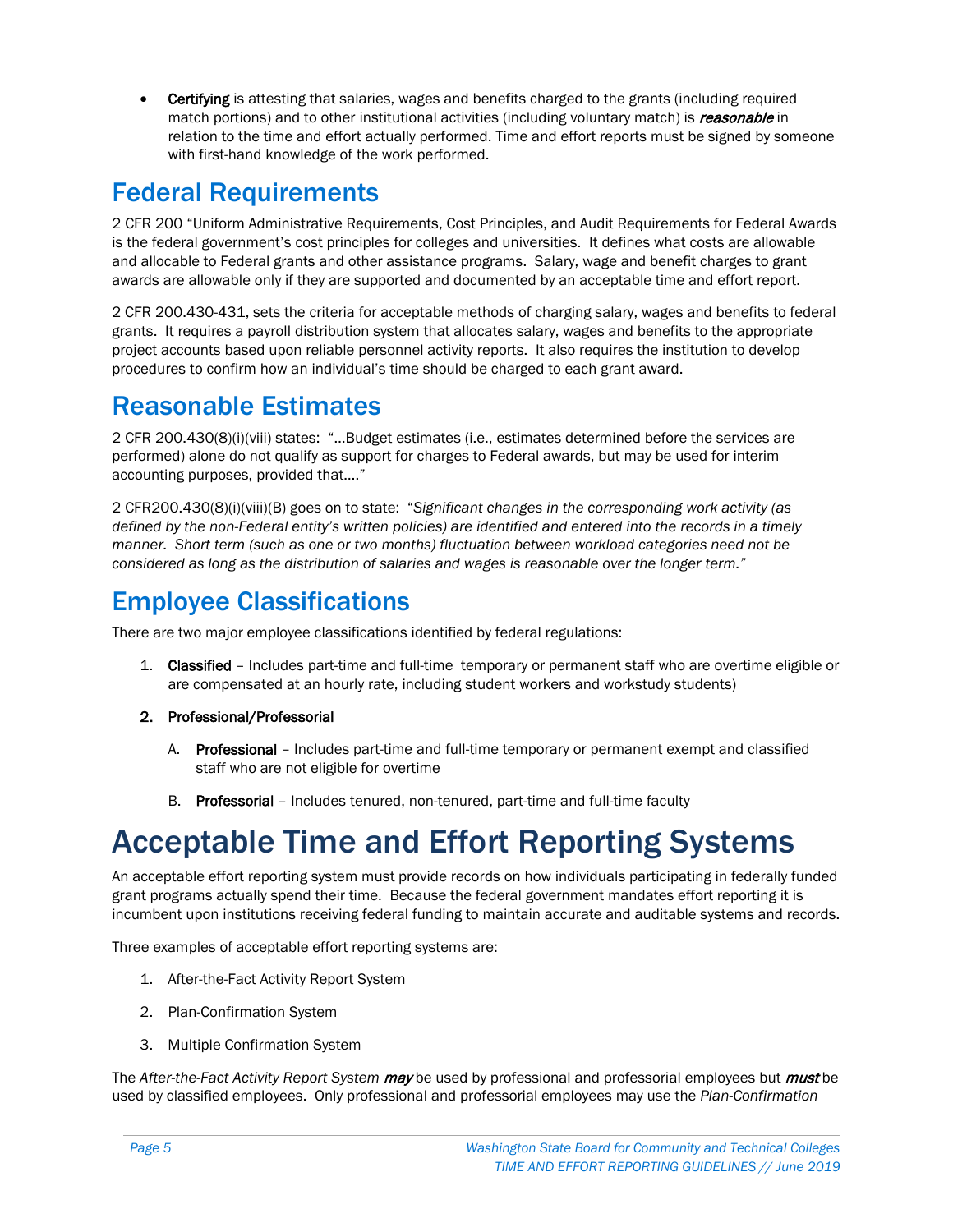and *Multiple Confirmation Systems*.

| <b>Classification of Employees</b>  | Acceptable Time and Effort Reporting Systems for Employees<br>Funding in Whole or in Part by a Federal Grant |
|-------------------------------------|--------------------------------------------------------------------------------------------------------------|
| Classified, hourly, student workers | After-the-Fact Activity Report Systems<br>1.                                                                 |
|                                     | 1.<br>After-the-Fact Activity Report Systems                                                                 |
| Professional/Exempt                 | 2.<br><b>Plan-Confirmation System</b>                                                                        |
|                                     | 3.<br><b>Multiple Confirmation System</b>                                                                    |
|                                     | 1.<br>After-the-Fact Activity Report System                                                                  |
| Professorial/Faculty                | 2.<br><b>Plan-Confirmation System</b>                                                                        |
|                                     | 3.<br><b>Multiple Confirmation System</b>                                                                    |

See the following pages for descriptions of each type of time and effort reporting system.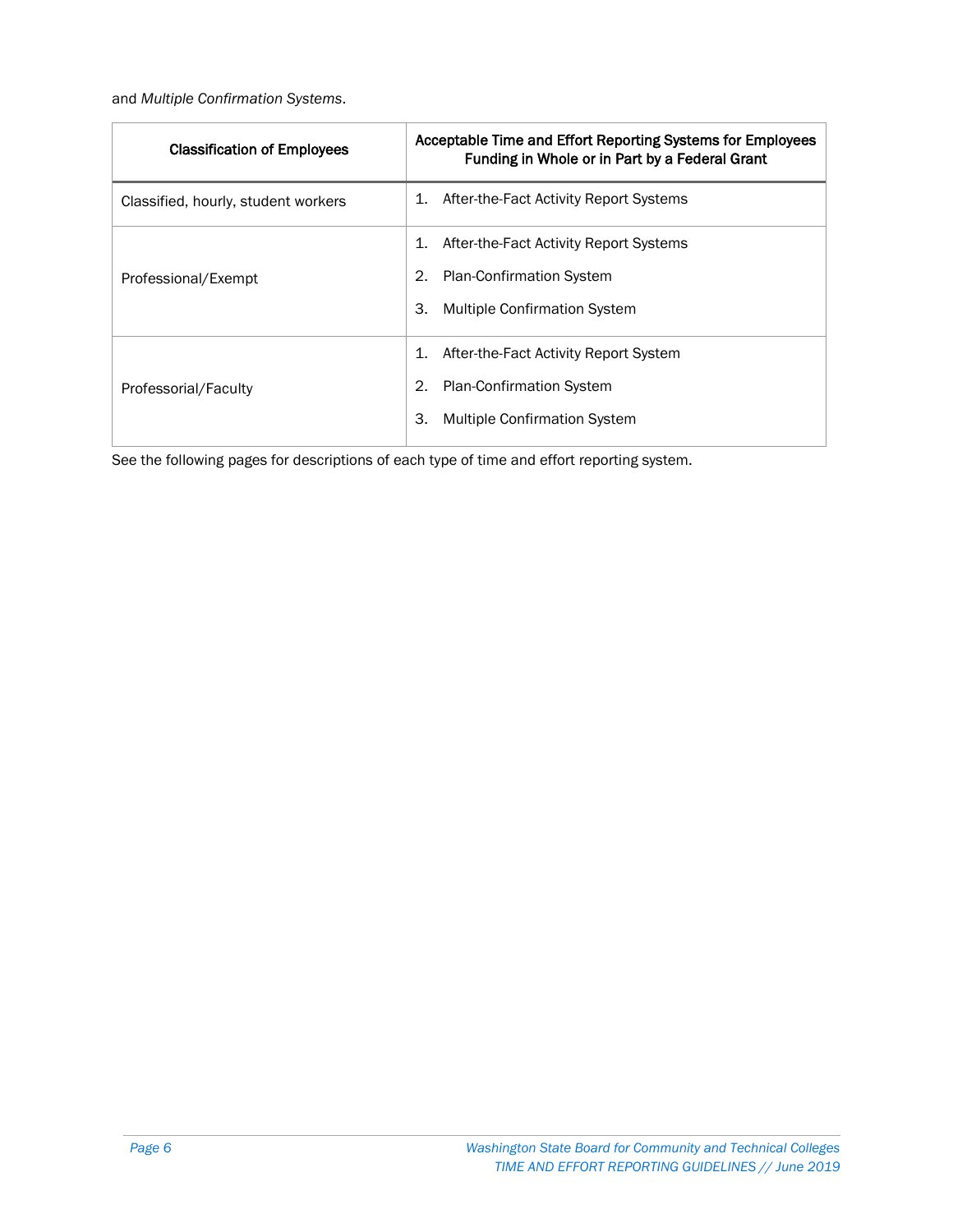## <span id="page-6-0"></span>After-the-Fact Activity Report System

#### Initial Budget Estimates

The initial record payroll costs in the accounting system may be estimates by:

- Individual grant agreement Examples: WorkFirst; Perkins; Basic Education for Adults (BEDA) Master; Basic Food, Employment and Training (BFET) Reutilized Funds
- Cost sharing, matching, or leveraged funding sources. Examples: State Opportunity Grant funds used as leveraged funds for BFET; State funds used as match for BEDA
- Other non-grant funding.

The amount charged to the grant for salaries and benefits be adjusted to actual no later than the end of the grant period and/or the fiscal year if there is a variance greater than 5% in what was charged to the grant versus the time reported. The organization must have ability to monitor and adjust work plan for individuals based on time reported.

#### Recording Activity

Must account for 100% of employees compensated time in a single, consolidated report each month (or a pay period if reports are done more often than monthly). Reports must be completed at least monthly.

The "other" category need not be documented in detail. It may simply be the lump-sum balance of compensated time from all non-federal funding sources that are not used as match or leveraged funds for a federal grant.

#### Verifying/Certifying

Forms must be signed by either the employee or other responsible individual with direct knowledge of the employee's activity. It is best practice to have both the individual and the individual's supervisor sign the reports. Organizations must have a suitable means of verifying the accuracy of the time and effort reports.

#### After-the-Fact Reporting Form

Federal regulations do not prescribe a specific form or style of reporting, but the time and effort reporting system must include all the elements identified above.

Time cards or time sheets are acceptable for hourly employees if they meet above criteria.

The form must include a statement similar to "I/we certify that to the best of our knowledge the above allocation of time expended performing Federal, State and other program duties is true and accurate."

An example of a classified staff time & effort reporting is provided below.

#### **Reconciling**

If initial payroll costs are recorded in the accounting system based on estimates, they must be reconciled prior to the end of the grant period and/or the end of the fiscal year. If the grant year and the fiscal year are different, payroll costs must be reconciled before the end of both the grant period and the fiscal year. It is best practice to reconcile quarterly.

If the variance between what was budgeted and actual time worked is greater than 5%, accounting records must be adjusted to reflect actual and any overage that may have been charged to the grant must be reduced from the next grant invoice. For example, if an employee was changed 40% to a federal Perkins grant, but the employee's year-to-date time and effort reports showed they'd spent less than 35% of their time working on Perkins activities, the organization must refund the difference to the grant.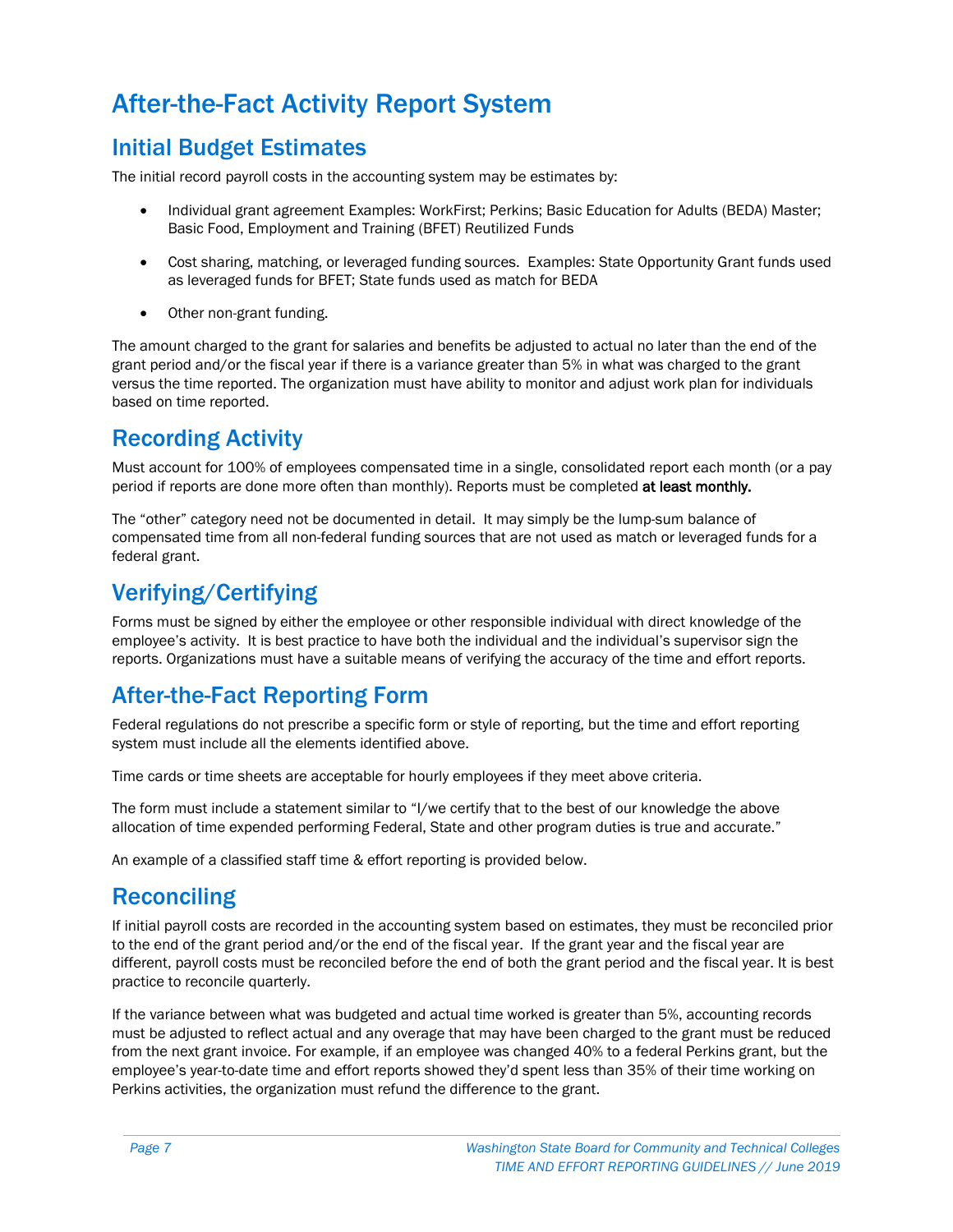|                                          |                         |                                                                    |     |     |     |     |     |     |     |             |     |     |                    |     |     |                   | Percentage of       |      | Percentage of                                                                                                  |      |  |
|------------------------------------------|-------------------------|--------------------------------------------------------------------|-----|-----|-----|-----|-----|-----|-----|-------------|-----|-----|--------------------|-----|-----|-------------------|---------------------|------|----------------------------------------------------------------------------------------------------------------|------|--|
|                                          |                         |                                                                    |     |     |     |     |     |     |     |             |     |     |                    |     |     |                   | semi-monthly        |      | year-to-date                                                                                                   |      |  |
| <b>Example of After-the-Fact Report:</b> |                         |                                                                    |     |     |     |     |     |     |     |             |     |     |                    |     |     |                   | hours worked        |      | hours worked                                                                                                   |      |  |
|                                          |                         |                                                                    |     |     |     |     |     |     |     |             |     |     |                    |     |     |                   | per program         |      | per program                                                                                                    |      |  |
|                                          |                         |                                                                    |     |     |     |     |     |     |     |             |     |     |                    |     |     |                   |                     |      |                                                                                                                |      |  |
| <b>EMPLOYEE SEMI-MONTHLY TIME SHEET</b>  |                         |                                                                    |     |     |     |     |     |     |     |             |     |     |                    |     |     | From (MM/DD/YYYY) |                     |      | To (MM/DD/YYYY                                                                                                 |      |  |
|                                          |                         |                                                                    |     |     |     |     |     |     |     |             |     |     | <b>Pay Period:</b> |     |     | 8/1/2012          |                     |      | 8/15/2012                                                                                                      |      |  |
| Name (Last, First, M.I.)                 | <b>Title</b>            |                                                                    |     |     |     |     |     |     |     | ID          |     |     |                    |     |     |                   | Division/Department |      |                                                                                                                |      |  |
| Doe, Jane A.                             | <b>Fiscal Specalist</b> |                                                                    |     |     |     |     |     |     |     | 891-23-4567 |     |     |                    |     |     | Finance           |                     |      |                                                                                                                |      |  |
| <b>Program/Funding Source</b>            | 1                       | 2                                                                  | 3   | 4   | 5   | 6   | 7   | 8   | 9   | 10          | 11  | 12  | 13                 | 14  | 15  |                   | Semi-monthly        |      | <b>Fiscal Year</b>                                                                                             |      |  |
|                                          | 16                      | 17                                                                 | 18  | 19  | 20  | 21  | 22  | 23  | 24  | 25          | 26  | 27  | 28                 | 29  | 30  | 31                | <b>Hours</b>        | %    | <b>Hours</b>                                                                                                   | %    |  |
| <b>ABE Master Grant</b>                  | 2.0                     | 1.5                                                                |     |     |     | 1.0 |     |     | 2.0 |             |     |     |                    | 2.0 | 1.5 |                   | 10.0                | 13%  | 32.5                                                                                                           | 13%  |  |
| <b>ABE State - Match</b>                 |                         | 0.5                                                                |     |     |     | 1.0 | 0.5 | 1.5 |     |             |     |     | 0.5                | 1.0 |     |                   | 5.0                 | 7%   | 13.0                                                                                                           | 5%   |  |
| <b>Perkins</b>                           | 1.5                     |                                                                    |     |     |     | 1.0 |     |     | 1.0 |             |     |     | 0.5                | 1.0 |     |                   | 5.0                 | 7%   | 12.5                                                                                                           | 5%   |  |
| <b>WorkFirst</b>                         | 1.5                     | 1.0                                                                |     |     |     | 1.5 | 0.5 | 3.0 | 1.0 |             |     |     |                    |     |     |                   | 8.5                 | 11%  | 27.0                                                                                                           | 11%  |  |
| <b>WRT (BFET Leveraged)</b>              |                         | 2.0                                                                | 0.5 |     |     |     | 1.0 |     | 1.0 |             |     |     | 0.5                |     | 1.5 |                   | 6.5                 | 9%   | 21.0                                                                                                           | 9%   |  |
| Other                                    | 3.0                     | 3.0                                                                | 3.5 |     |     | 3.5 | 6.0 | 3.5 | 3.0 |             |     |     | 6.5                | 4.0 | 5.0 |                   | 41.0                | 54%  | 138.0                                                                                                          | 57%  |  |
| <b>Total Program Hours</b>               | 8.0                     | 8.0                                                                | 4.0 | 0.0 | 0.0 | 8.0 | 8.0 | 8.0 | 8.0 | 0.0         | 0.0 | 0.0 | 8.0                | 8.0 | 8.0 | 0.0               | 76.0                |      | 244.0                                                                                                          |      |  |
| $\overline{A}$<br><b>Inual Leave</b>     |                         |                                                                    |     |     |     |     |     |     |     | 8.0         |     |     |                    |     |     |                   | 8.0                 |      | 8.0                                                                                                            |      |  |
| si<br><b>Leave</b>                       |                         |                                                                    | 4.0 |     |     |     |     |     |     |             |     |     |                    |     |     |                   | 4.0                 |      | 4.0                                                                                                            |      |  |
| Corp Time                                |                         |                                                                    |     |     |     |     |     |     |     |             |     |     |                    |     |     |                   | 0.0                 |      |                                                                                                                |      |  |
| <b>Holi</b> day                          |                         |                                                                    |     |     |     |     |     |     |     |             |     |     |                    |     |     |                   | 0.0                 |      | 8.0                                                                                                            |      |  |
| <b>Total Paid Hours</b>                  | 8.0                     | 8.0                                                                | 8.0 | 0.0 | 0.0 | 8.0 | 8.0 | 8.0 | 8.0 | 8.0         | 0.0 | 0.0 | 8.0                | 8.0 | Ø   | 0.0               | 88.0                | 100% | 264.0                                                                                                          | 100% |  |
| Leave Without Pay                        |                         |                                                                    |     |     |     |     |     |     |     |             |     |     |                    |     |     |                   |                     |      |                                                                                                                |      |  |
|                                          |                         |                                                                    |     |     |     |     |     |     |     |             |     |     |                    |     |     |                   |                     |      |                                                                                                                |      |  |
| Comments:                                |                         | program duties is reasonable in relation to the work performed.    |     |     |     |     |     |     |     |             |     |     |                    |     |     |                   |                     |      | We certify that to the best of our knowledge the above allocation of time expended performing federal and non- |      |  |
|                                          |                         | <b>Employee Signature</b><br><b>Immediate Supervisor Signature</b> |     |     |     |     |     |     |     |             |     |     |                    |     |     |                   |                     |      | Date<br>Date                                                                                                   |      |  |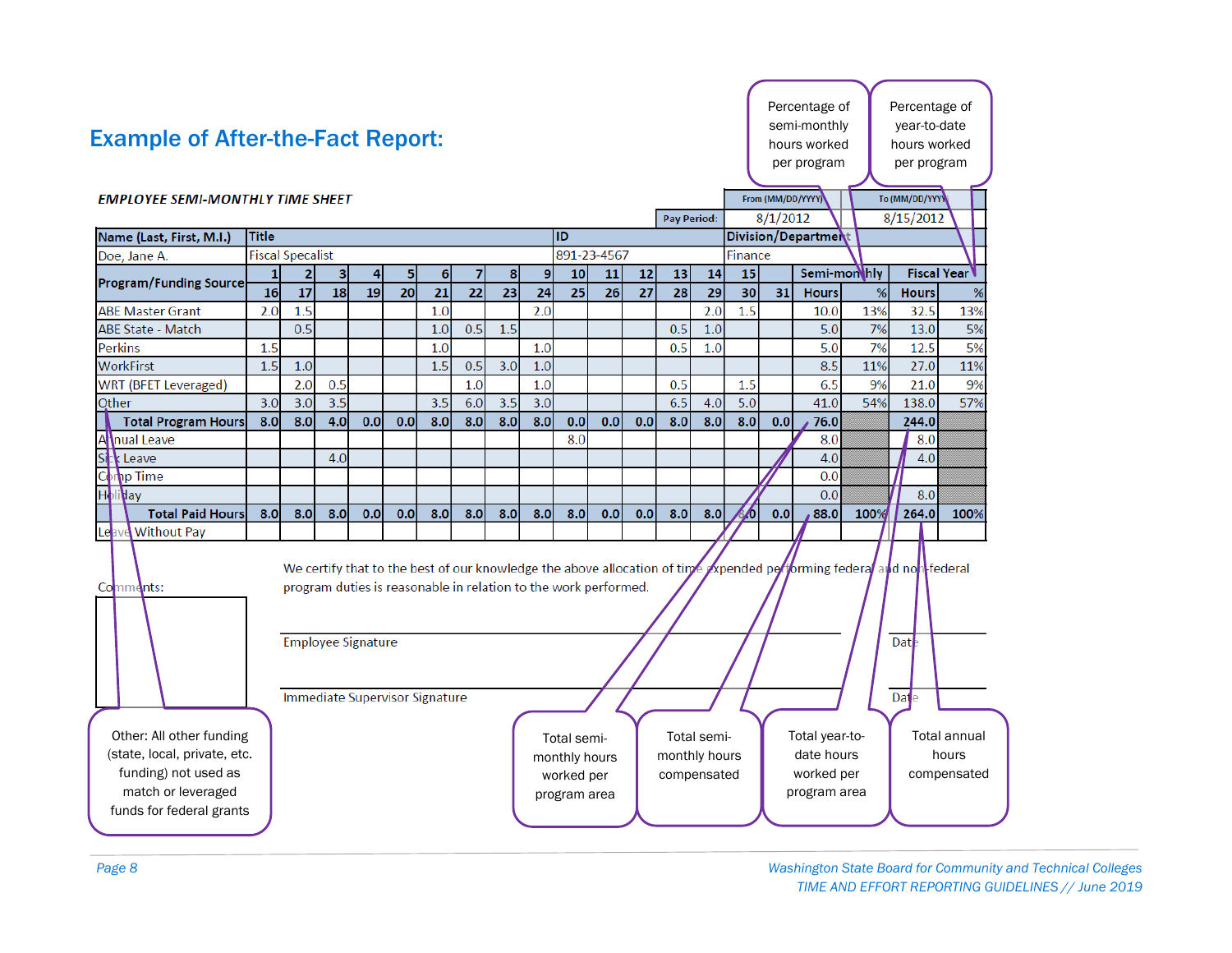## <span id="page-8-0"></span>Plan Confirmation System

This method of time and effort reporting may only be used for Faculty and Exempt staff. Note: Classified or hourly staff must complete After-the-Fact reports, which are detailed on the previous pages.

#### Initial Work Plan/Budget

The initial work plan must be recorded in the accounting system based on estimates by:

- Individual grant agreement Examples: WorkFirst; Perkins; Basic Education for Adults (BEDA) Master; Basic Food, Employment and Training (BFET) Reutilized Funds
- Cost sharing, matching, or leveraged funding sources. Examples: State Opportunity Grant funds used as leveraged funds for BFET; State funds used as match for BEDA
- Other non-grant funding.

Initial work plan, budget and assigned work activity must be developed and integrated into college record keeping systems. A Personnel Action Form (PAF)/Contract usually serves as the source document.

The work plan:

- Should include funding amount and percentage of salary to be charged against individual grant awards, accounts used for match or leveraged funds, and other non-federal funding.
- Must reflect all activity and only activity for which the employee is compensated.

The organization must have ability to monitor and adjust work plan in the system. Significant work plan changes must be recorded in college's systems using Personnel Action Forms (PAFs) and/or salary and benefit transfers and must be adequately supported.

#### Recording Activity

Activities must be expressed as percentages of total compensated activity. Percentages must reflect reasonable estimates of time or effort provided.

Payroll and benefits must be adjusted to actual at the end of each academic quarter if variance is greater than 5%.

Reports must account for 100% of employee's time for which they are compensated.

#### Verifying/Certifying

Reports must be signed by either the employee or other responsible individual with suitable means of verifying work was performed (usually first-hand knowledge). A suitable means of verifying work performance may include:

- Contacting the employee via email or telephone (evidence of verifying, however, must be documented)
- Contacting the employee's immediate supervisor to confirm assignments
- Establishing a protocol with the faculty or staff for communicating changes in effort (verification by exception – assuming employee will let you know if there are any changes in effort is not an acceptable method of verification)

Forms must certify the reasonableness of salary charges in view of the work performed at least once per academic term (quarter) and must include a certification statement. Example:

*"I certify to the best of my knowledge and belief that the salary percentage distribution for the grant projects shown above is reasonable in relation to the work performed."*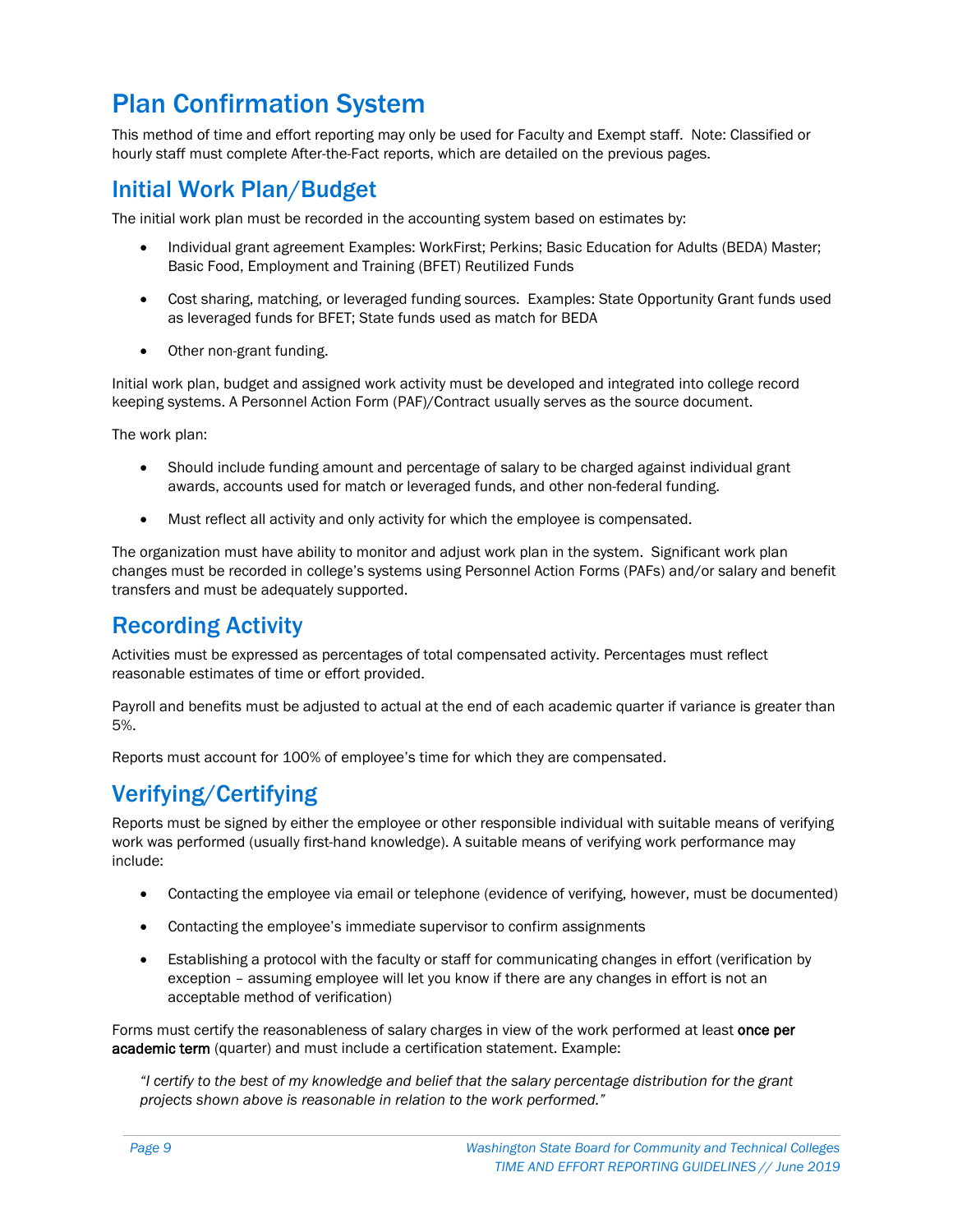#### **Reconciling**

If initial payroll costs are recorded in the accounting system based on estimates, they must be reconciled prior to the end of the grant period and/or the end of the fiscal year. If the grant year and the fiscal year are different, payroll costs must be reconciled before the end of both the grant period and the fiscal year.

If the variance between what was budgeted and actual time worked is greater than 5%, accounting records must be adjusted to reflect actual and any overage that may have been charged to the grant must be reduced from the next grant invoice. For example, if an employee was changed 40% to a federal Perkins grant, but the employee's year-to-date time and effort reports showed they'd spent less than 35% of their time working on Perkins activities, the organization must refund the difference to the grant.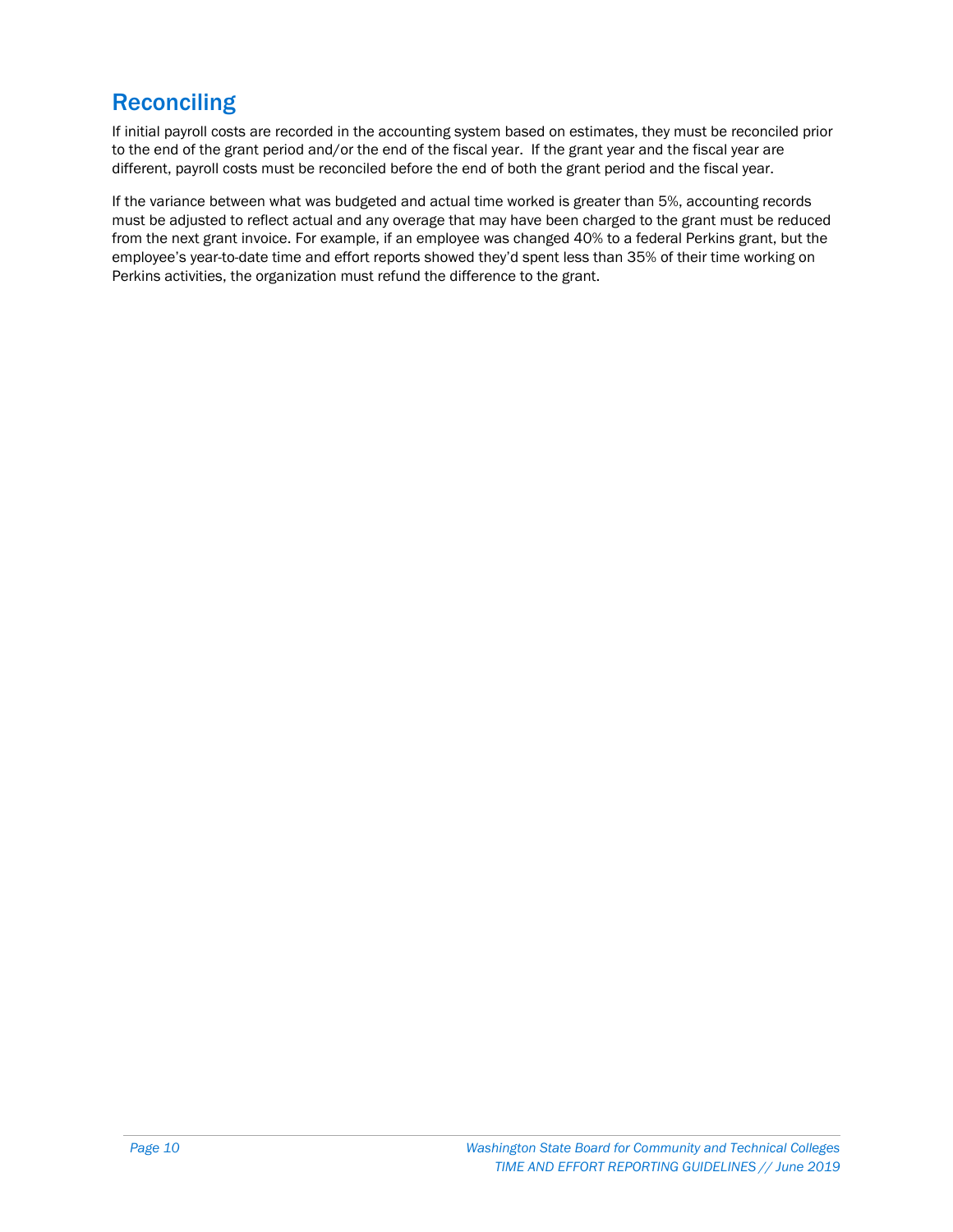### Example of Plan-Confirmation PAR:

#### Faculty/Exempt Staff Time and Effort Certification Northwest Community College

| Period:                        | <b>Spring Quarter 2019</b>                                  |                                                                                                                                                                             |                   |          |
|--------------------------------|-------------------------------------------------------------|-----------------------------------------------------------------------------------------------------------------------------------------------------------------------------|-------------------|----------|
| <b>Start Date:</b><br>4/2/2019 |                                                             | <b>End Date:</b>                                                                                                                                                            | 6/15/2019         |          |
| Name & Title:                  | Alexa Araya, College Navigator                              |                                                                                                                                                                             |                   |          |
| Dept:                          | <b>XYZ Department</b>                                       |                                                                                                                                                                             |                   |          |
| <b>Salary Budget Sources:</b>  |                                                             |                                                                                                                                                                             |                   |          |
| <b>Budget Name:</b>            |                                                             | <b>Budget Acct No</b>                                                                                                                                                       | <b>Budget Amt</b> | % Effort |
|                                |                                                             |                                                                                                                                                                             |                   |          |
| <b>Budgeted</b>                |                                                             |                                                                                                                                                                             |                   |          |
| <b>WorkFirst</b>               | Grant(s) & Contract(s)                                      | 145-100-3661                                                                                                                                                                | \$1,000           | 25%      |
|                                |                                                             | 145-100-3658                                                                                                                                                                |                   | 25%      |
|                                | <b>WRT (BFET Leveraged)</b><br><b>BFET Reutilized Funds</b> |                                                                                                                                                                             | \$1,000           |          |
|                                |                                                             | 145-100-1234                                                                                                                                                                | \$1,000           | 25%      |
|                                |                                                             |                                                                                                                                                                             |                   |          |
| All other                      | <b>Other Salary Sources</b>                                 | 001-101-3264                                                                                                                                                                | \$1,000           | 25%      |
|                                |                                                             |                                                                                                                                                                             |                   |          |
| <b>Average Monthly Total</b>   |                                                             |                                                                                                                                                                             | \$4,000.00        | 100%     |
| <b>Actual Effort</b>           |                                                             |                                                                                                                                                                             |                   |          |
|                                | Grant(s) & Contract(s)                                      |                                                                                                                                                                             |                   |          |
| <b>WorkFirst</b>               |                                                             | 145-100-3661                                                                                                                                                                |                   |          |
|                                | <b>WRT (BFET Leveraged)</b>                                 | 145-100-3658                                                                                                                                                                |                   |          |
|                                | <b>BFET Reutilized Funds</b>                                | 145-100-1234                                                                                                                                                                |                   |          |
|                                |                                                             |                                                                                                                                                                             |                   |          |
|                                | <b>Other Salary Sources</b>                                 |                                                                                                                                                                             |                   |          |
| All other                      |                                                             | 001-101-3264                                                                                                                                                                |                   |          |
| <b>Average Monthly Total</b>   |                                                             |                                                                                                                                                                             |                   | 100%     |
| performed.                     |                                                             | I/we certify to the best of my/our knowledge and belief that the salary percentage<br>distribution for the grant projects shown above is reasonable in relation to the work |                   |          |
| <b>Employee</b>                |                                                             |                                                                                                                                                                             |                   |          |
| Signature:                     |                                                             |                                                                                                                                                                             | Date:             |          |
| <b>Supervisor</b>              |                                                             |                                                                                                                                                                             |                   |          |

Date:

Signature: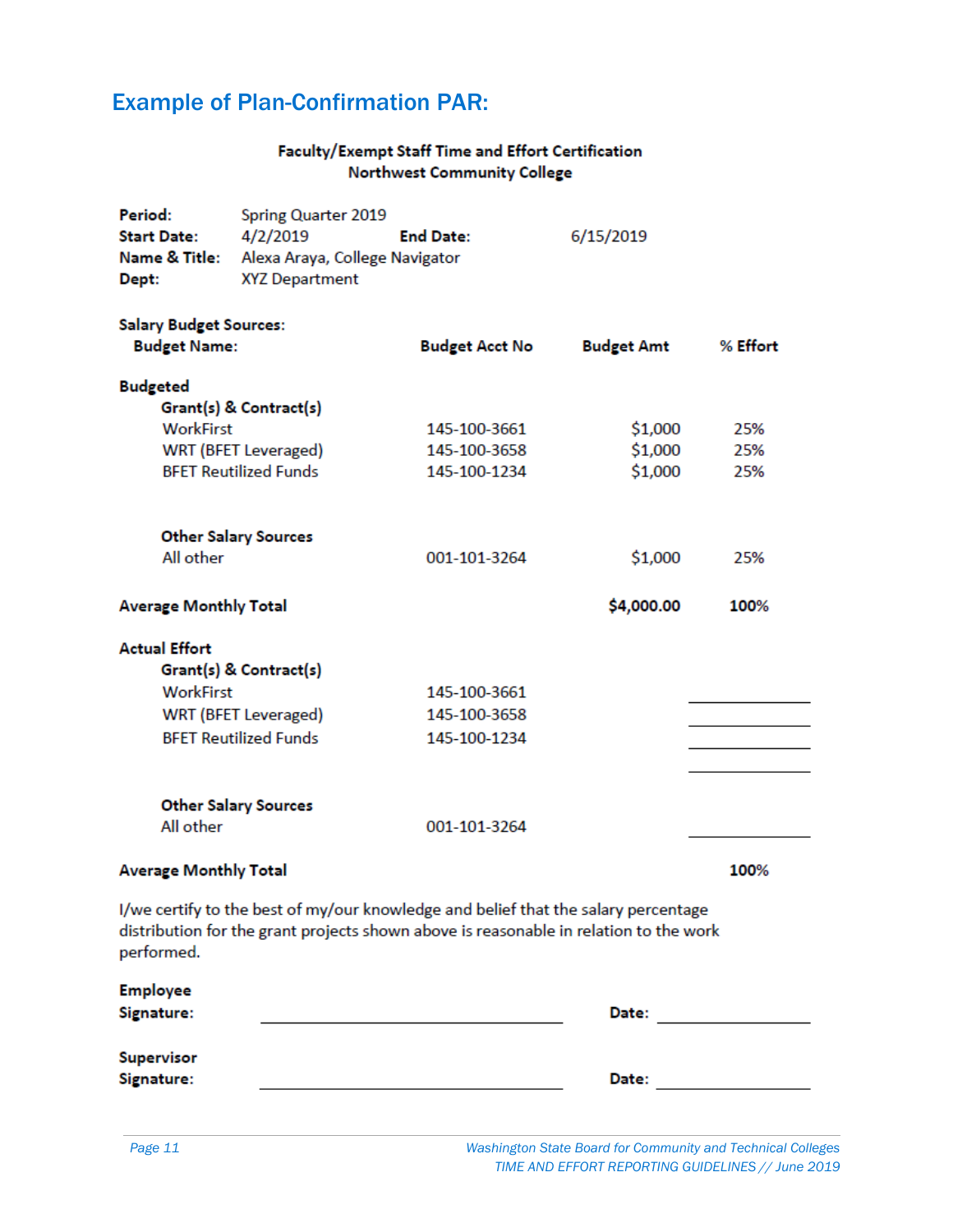#### Professional Faculty/Staff Funded 100% by a Single Federal Source

Faculty and Exempt staff funded by a single federal funding source or a single non-federal funding source used a match or leveraged funds for a federal grant may complete quarterly Certification of Pay statements. See example below.

Note: Classified or hourly staff may not use this form; they must complete After-the-Fact reports.

#### Example of Plan-Confirmation PAR for Employee Charged 100% to a Single Federal Source or Match/Cost Sharing

#### Certification of Pay

The salaries and wages of professional staff or faculty who work solely on a single Federal award must be supported by periodic certifications from the employees that worked solely on that program for the period covered by the certification. These certifications must be prepared at least quarterly and must be signed by the employee or supervisory official having first-hand knowledge of the work performed by the employee.

| (Name and Title) | certify that 100% of my time has been spent performing duties associated                                                                                                                                                       |
|------------------|--------------------------------------------------------------------------------------------------------------------------------------------------------------------------------------------------------------------------------|
|                  | with _____(Federal Grant/Match/Leveraged Funds) _____ for the period of ____________________________                                                                                                                           |
|                  | Date: the contract of the contract of the contract of the contract of the contract of the contract of the contract of the contract of the contract of the contract of the contract of the contract of the contract of the cont |
|                  | Date:                                                                                                                                                                                                                          |

## <span id="page-11-0"></span>Multiple Plan-Confirmation System

The Multiple Plan-Confirmation System is virtually identical to the Plan-Confirmation System. Rather than maintain one certification for each professorial or professional employee, a separate confirmation is maintained for each grant project, activity or cost center. Institution must still account for 100% of the time or effort for which each professorial or professional employee is *compensated.* 

#### Multiple Plan-Certification Example

Izzy A Instructor is a full-time faculty assigned to teach a WorkFirst CJST class (25%), a Perkins Office Technologies class (25%), a state-funded Worker Retraining class (20%) and to develop the curriculum for a state-funded class (30%). In the Multiple-Plan system, the institution would be required to maintain three (3) separate Effort Certifications:

- 1. WorkFirst Certification (25%) signed by either the faculty, WorkFirst director, or other individual with direct knowledge of the work that was done.
- 2. Perkins Certification (25%) signed by either the faculty, Perkins director, or other individual with direct knowledge of the work that was done.
- 3. Other Certification (50%) signed by either the faculty or other individual with direct knowledge of the work that was done.

The college may create their own forms or may use multiple PS1545A 'Contract and Grant Certification' reports.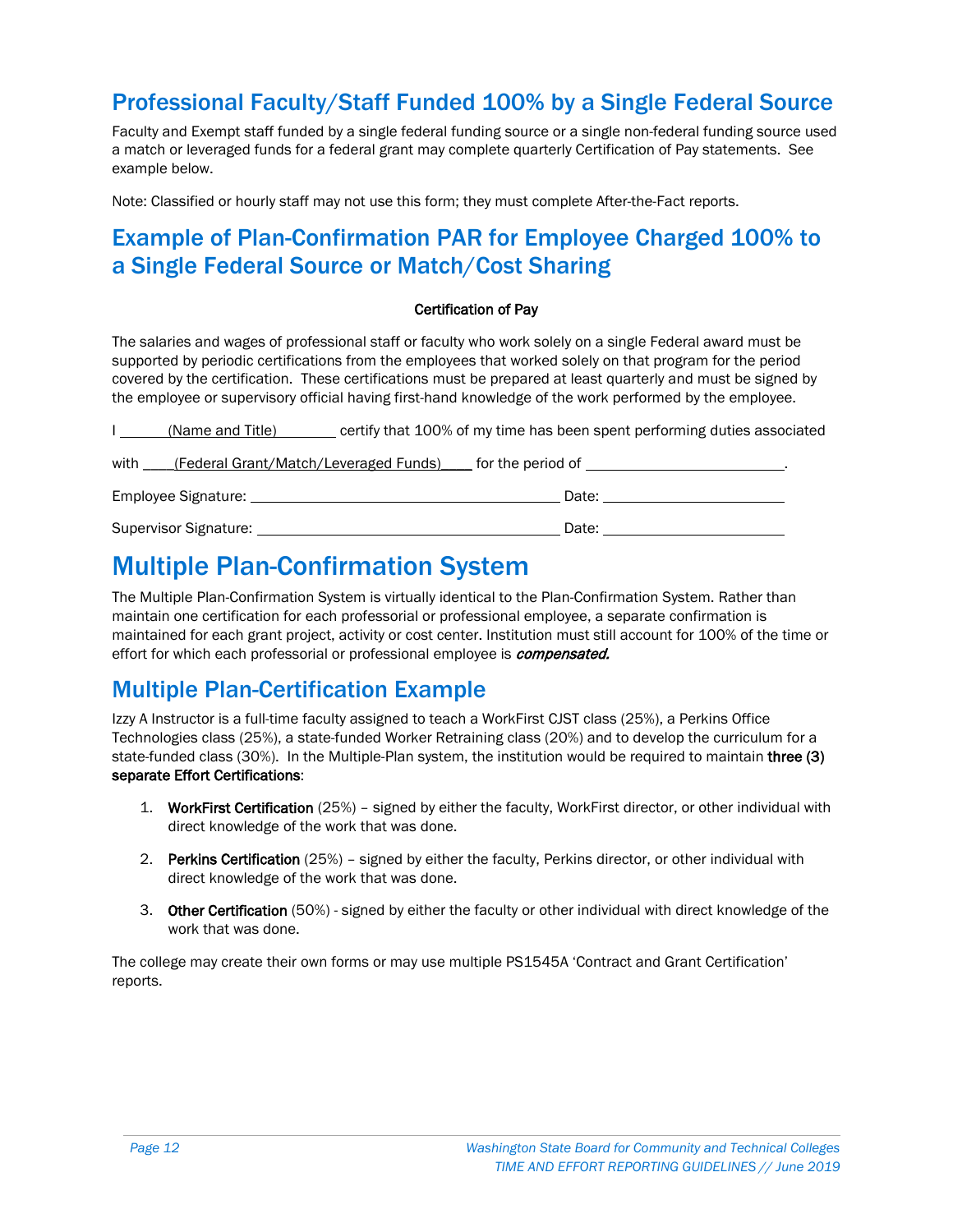| <b>REPORTS</b>         | <b>PAYROLL PROCESSING</b>                                |                                                                                                                                                                                                                                      |            |                        |                                                                             |             |                                                                                                                                                                                                                                |                       |                               |                                 |
|------------------------|----------------------------------------------------------|--------------------------------------------------------------------------------------------------------------------------------------------------------------------------------------------------------------------------------------|------------|------------------------|-----------------------------------------------------------------------------|-------------|--------------------------------------------------------------------------------------------------------------------------------------------------------------------------------------------------------------------------------|-----------------------|-------------------------------|---------------------------------|
|                        | <b>CONTRACT AND GRANT CERTIFICATION REPORT (PS1545A)</b> |                                                                                                                                                                                                                                      |            |                        |                                                                             |             |                                                                                                                                                                                                                                |                       |                               |                                 |
|                        | TUE. AUG 7. 1990. 8:44 AM<br>ACCOUNTING PERIOD: 05/90    | 16                                                                                                                                                                                                                                   |            |                        | CEI PLUS<br><b>EXPENSE DISTRIBUTION</b><br>CONTRACT AND GRANT CERTIFICATION |             |                                                                                                                                                                                                                                |                       | PAGE                          | REPORT PS1545A<br><b>VEROOS</b> |
|                        | PROGRAM/ORGANIZATION: 111-1H12 SL START CONTRACTS        |                                                                                                                                                                                                                                      |            |                        |                                                                             |             |                                                                                                                                                                                                                                |                       |                               |                                 |
| <b>EMPLOYEE</b><br>TD. | EMPLOYEE NAME                                            | <b>ACCOUNT</b><br>DISTRIBUTION                                                                                                                                                                                                       | SEQ.<br>m. | <b>STAFF</b><br>MONTHS | GROSS PAY                                                                   | <b>OASI</b> | RETIREMENT                                                                                                                                                                                                                     | <b>MEDICAL</b><br>AID | <b>INDUST</b><br><b>INSUR</b> | HEALTH<br><b>TNSUR</b>          |
|                        |                                                          | 145-111-1H12-AD-00-                                                                                                                                                                                                                  | 20         | 0.34                   | 431.15                                                                      | 32.94       | 0.00                                                                                                                                                                                                                           | 2.34                  | 2.83                          | 0.00                            |
|                        | TOTAL SUBOBJECT                                          | 145-111-1H12-AD                                                                                                                                                                                                                      |            | 0.34                   | 431.15                                                                      | 32.94       | 0.00                                                                                                                                                                                                                           | 2.34                  | 2.83                          | 0.00                            |
|                        | TOTAL PROGRAM/ORGANIZATION                               | $145 - 111 - 1112$                                                                                                                                                                                                                   |            | 0.34                   | 431.15                                                                      | 32.94       | 0.00                                                                                                                                                                                                                           | 2.34                  | 2.83                          | 0.00                            |
|                        |                                                          | I HEREBY CERTIFY THAT. EXCEPT AS NOTED. THE ITEMS LISTED ABOVE REPRESENT TRUE AND CORRECT<br>STATEMENTS OF EFFORT, ARE PROPER CHARGES TO THE FEDERAL AGRREMENT CONCERNED, AND ARE IN<br>COMPLIANCE WITH PUBLIC LAW, REGULATIONS, AND |            |                        |                                                                             |             | TITLE: And the state of the state of the state of the state of the state of the state of the state of the state of the state of the state of the state of the state of the state of the state of the state of the state of the | DATE:                 |                               |                                 |

### <span id="page-12-0"></span>Incidental Work

Incidental short term work assignments (in addition to regular workload) do not need to be included in the effort certification or the payroll distribution system if *all* of these conditions apply:

- The assignments are short-term in nature (less than an academic term)
- Short-term fluctuations are acceptable, but distribution must be reasonable over the academic period
- Cannot be regular on-going duties or compensation
- Must still be separately identified and documented in the institution financial management system (i.e., separate contract or PAF)

### <span id="page-12-1"></span>Annual Evaluations

College must perform annual independent internal evaluations to ensure the integrity of the system. Relying on external auditors (State Auditor's Office, SBCTC Reviewers) does not satisfy this requirement based on recent Federal program reviews.

## <span id="page-12-2"></span>Additional Information

- [Susan Wanager,](mailto:swanager@sbctc.edu) Policy Associate, Fiscal Management, 360-704-4344
- [Michele Rockwell,](mailto:mrockwell@sbctc.edu) Contracts Specialist, 360-704-4343
- [Maryam Jacobs,](mailto:mjacobs@sbctc.edu) System Internal Auditor, 360-704-4389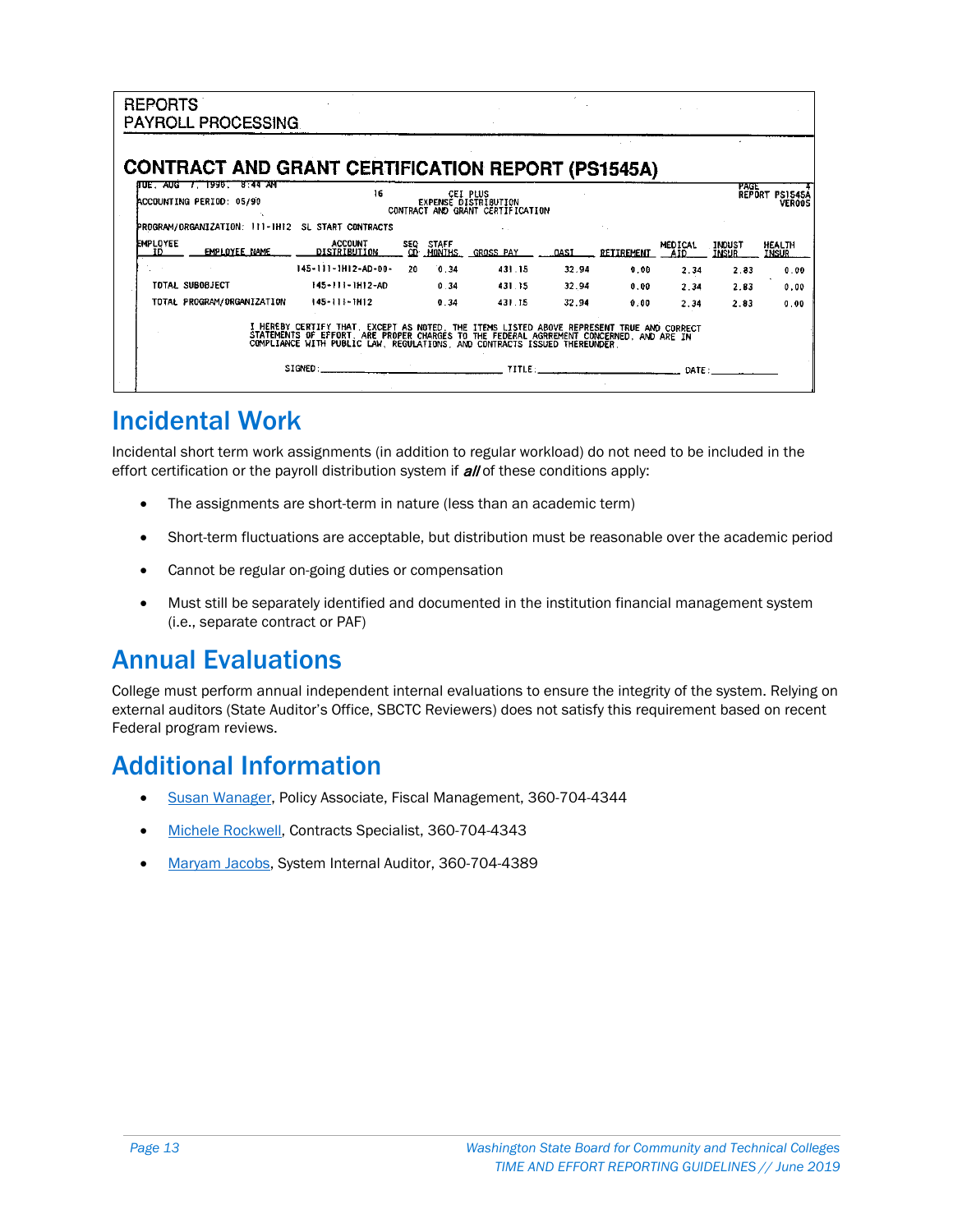## <span id="page-13-0"></span>Appendix A: After-the-Fact Reporting Checklist

After-the-fact report forms and processes must contain all of the following elements. Does your form and process contain these elements?

## <span id="page-13-1"></span>Report Form

- $\Box$  Each federal grant agreement and/or match/cost sharing/leveraged funding source is identified.
- ☐ Accounts for 100% of the employee's compensated time (including leave). Non-federal, nonmatch/cost sharing funds may be lumped together as "other" funding.
- $\Box$  Corresponds to one or more pay periods.
- $\Box$  Is completed at least monthly.
- $\Box$  Must contain a certification statement. A sample statement is: "I/we certify to the best of my/our knowledge that the above allocation of time expended performing federal, state, and other program duties is true and accurate."
- $\Box$  Is signed and dated in a timely manner by the employee and/or another responsible individual with direct knowledge of the employee's work activity. *While only one signature is required, SBCTC recommends that forms be signed by both the employee and a supervisor or other responsible individual with direct knowledge of the employee's work activity.*

#### <span id="page-13-2"></span>Process

- $\Box$  The organization records initial personnel estimates (payroll and benefits) in an accounting system by individual federal grant agreement(s), individual match/cost sharing funding source(s), and/or all "other" funding.
- $\Box$  The organization has a suitable means of verifying the accuracy of time and effort reports.
- $\Box$  The organization has a way to monitor and adjust the individual's work plan.
- $\Box$  The organization monitors and adjusts personnel costs from estimates to actual expenses if the variance is greater than 5%.
	- Personnel costs charged to the grant are adjusted, if greater than a 5% variance, at least as often as the fiscal year and/or the end of the grant period. *Grants that span more than one fiscal year must be adjusted, if necessary, at the end of the fiscal year* and *at the end of the grant period.*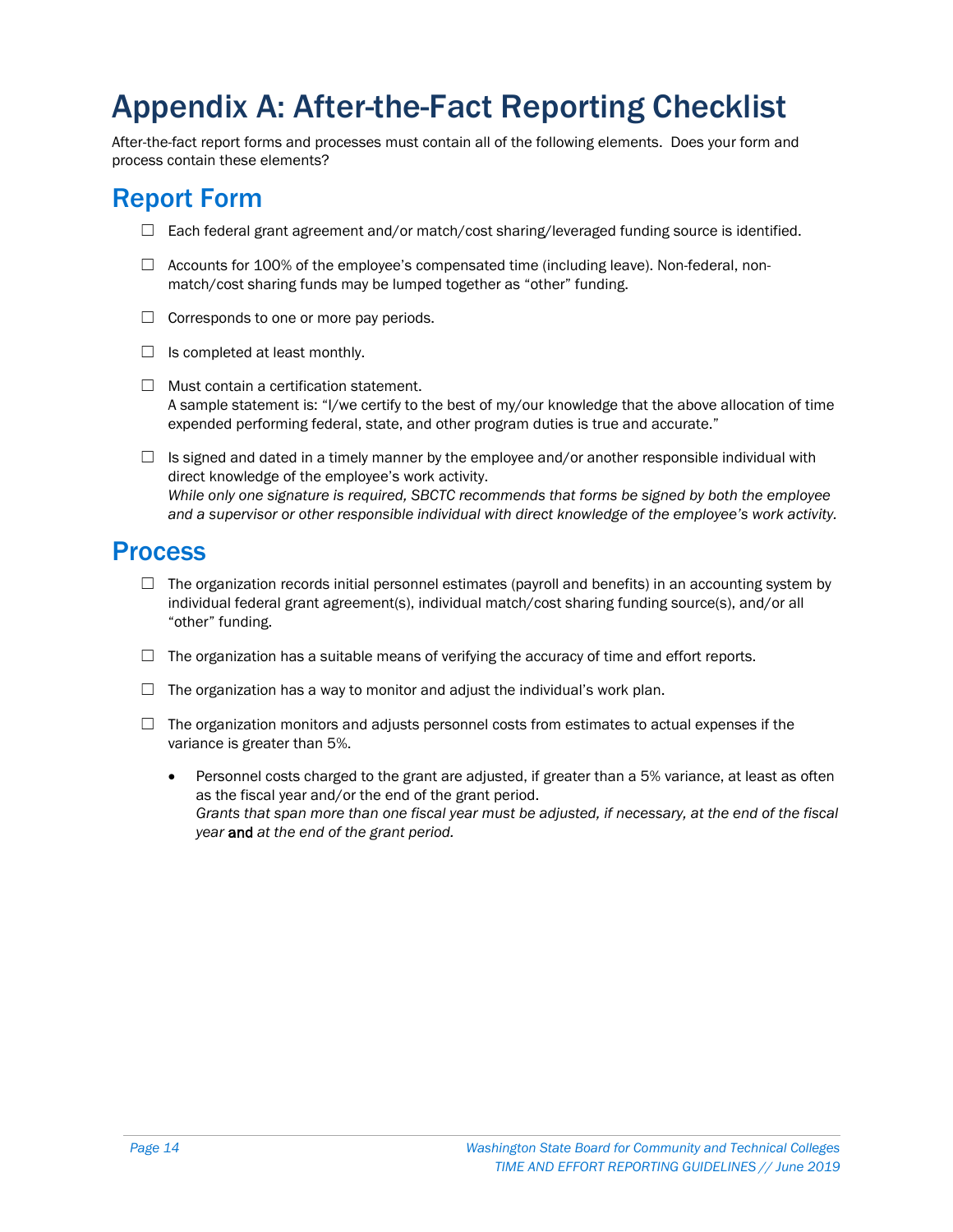## <span id="page-14-0"></span>Appendix B: Plan Confirmation Reporting **Checklist**

Plan Conformation forms and processes must contain all of the following elements. Does your form and process contain these elements?

## <span id="page-14-1"></span>Report Form

- $\Box$  Each federal grant agreement and/or match/cost sharing/leveraged funding source is identified.
- $\Box$  Employee's time is expressed as percentages of total compensated activity.
- ☐ Percentages reflect reasonable estimates.
- $\Box$  Accounts for 100% of the employee's compensated time to include leave. Non-federal, non-match/cost sharing funds may be lumped together as "other" funding.
- $\Box$  Is completed at least quarterly.
- $\Box$  Must contain a certification statement. A sample statement is: "I/we certify to the best of m/our knowledge and belief that the salary percentage distribution for the grant projects shown above is reasonable in relation to the work performed."
- $\Box$  Is signed and dated in a timely manner by the employee and/or another responsible individual with direct knowledge of the employee's work activity. *While only one signature is required, SBCTC recommends that forms be signed by both the employee and a supervisor or other responsible individual with direct knowledge of the employee's work activity.*

#### <span id="page-14-2"></span>Process

- $\Box$  The organization records initial personnel estimates (payroll and benefits) in an accounting system by individual federal grant agreement(s), individual match/cost sharing funding source(s), and/or all "other" funding.
- $\Box$  The organization has a suitable means of verifying the accuracy of time and effort reports.
- $\Box$  The organization has a way to monitor and adjust the individual's work plan.
- $\Box$  At least quarterly, the organization monitors and adjusts personnel costs from estimates to actual expenses if the variance is greater than 5%.
	- Personnel costs charged to the grant are adjusted, if greater than a 5% variance, at the end of the academic quarter.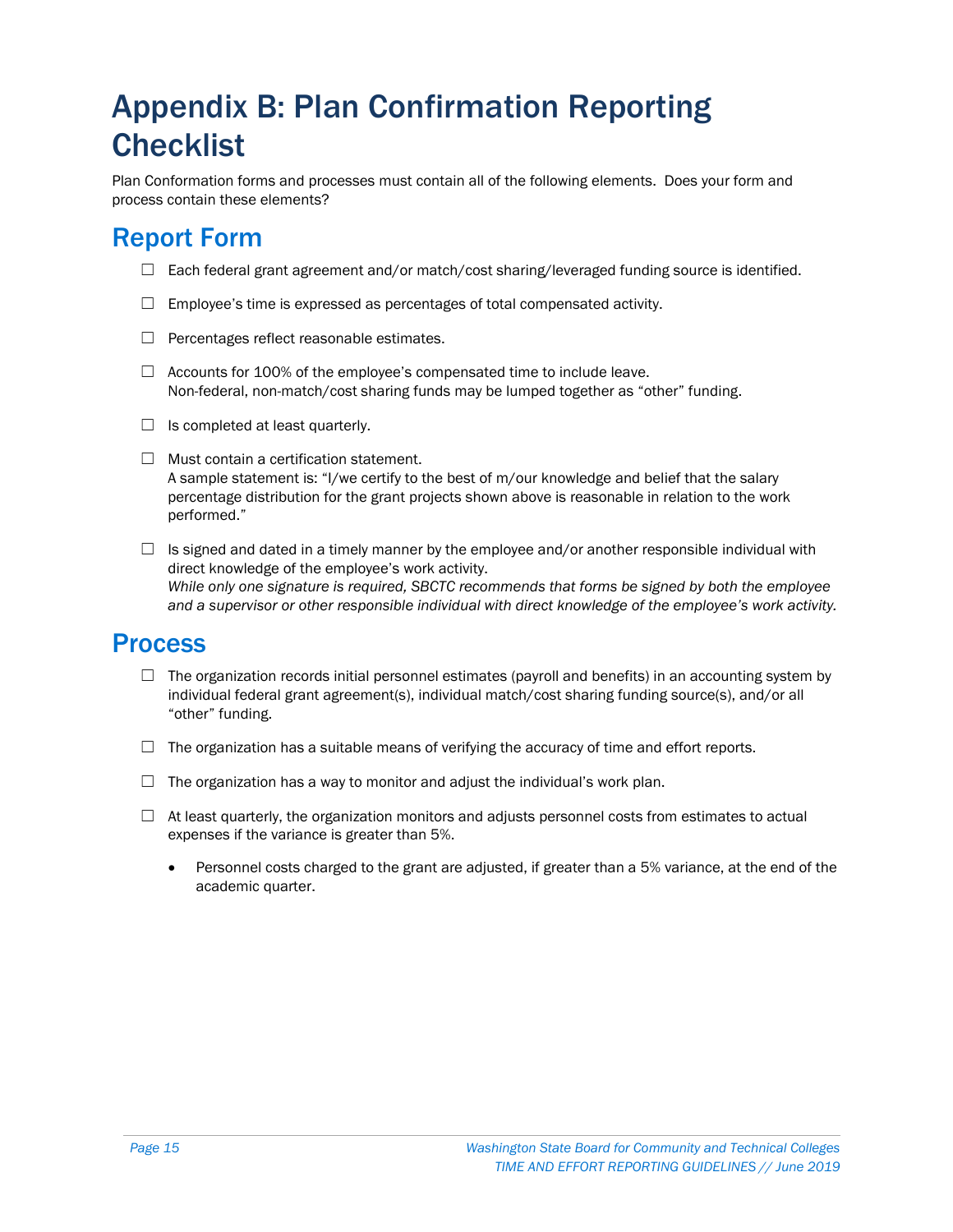## <span id="page-15-0"></span>Appendix C: Frequently Asked Questions

Question: For some exempt or faculty that perform the same duties for multiple programs, T&E is split based on the percentage of students they serve in each program. For example, a faculty may teach the same class to a mix of WorkFirst and non- WorkFirst students. The duties the faculty performs are the same for each type of students. If 40% of the class is made up of WorkFirst students, and 60% non- WorkFirst students, the college reflects a 40%/60% split on T&E, and the college charges 40% of the faculty salary/benefits to WorkFirst.

The question is, can a college do the same thing for classified staff? For example, a position works at a front desk and "in-processes" all students. Some are WorkFirst students, and some are not. The duties of that position are the same regardless of the type of student. Can the college show that X% of WorkFirst students and Y% of non-WorkFirst students came through the door and document their T&E hours according to that percent split of students?

Answer: Yes, a classified individual may also split their hours based on percentages of students as long as this is done reasonably and consistently and you have backup documentation to support the split. Also, remember that classified staff must still track their hours using the after-the-fact reporting method as this is the only acceptable method for classified staff.

Question: If a Basic Food, Employment and Training (BFET) staff is charged 70% to Worker Retraining (WRT) as leveraged funds and 30% to Opportunity Grant (OG) as leveraged funds based on projected numbers of students for the quarter. At the end of the quarter, the college realizes they actually had 60% WRT and 40% OG students. Since these are match sources and are state funding, and all are still contributing to BFET, does the college have to go back and adjust payroll charges?

Answer: We recommend that you adjust payroll as leveraged funds for federal grants must be treated with the same rules as federal funds. However, since these are both state funding sources, it isn't necessarily required for you to adjust payroll based on time and effort documentation. However, you may have to adjust what you charged to the grant as you may have overcharged the grant if not all of the students were co-enrolled in BFET.

Question: Can you provide some clarification on 100% of time? There is some confusion with whether or not work should reflect 100% of time or more than 100% of time when applicable. For example, when a staff member works full-time in a staff position and also teaches part-time (25% of a full teaching load). Her T&E should reflect the staff work and the teaching work, we all agree on that. But should the total percent add up to 100% or 125%?

Answer: If the individual has a separate contract for the part-time faculty work, track time and effort separately. T&E documentation should be done for the staff work, which adds up to 100% of time. The faculty work, if done under a separate contract, would have time and effort documented separately.

If the individual has one contract that covers both the staff work and the faculty work, T&E should all be documented together, and time should add up to 100% (even though the individual may be working more than 40 hours a week).

Question: We don't require individuals to have a brief description of duties in their time and effort documentation to state how their work supports the grant. Is that necessary?

Answer: No, it is not necessary to include duties on T&E documentation. Your position descriptions should have that information, and you would have already included that information in your grant narratives. As long as individuals are still performing the duties in their position descriptions and what is written into grant narratives, there should not be a need for this detail on T&E documentation.